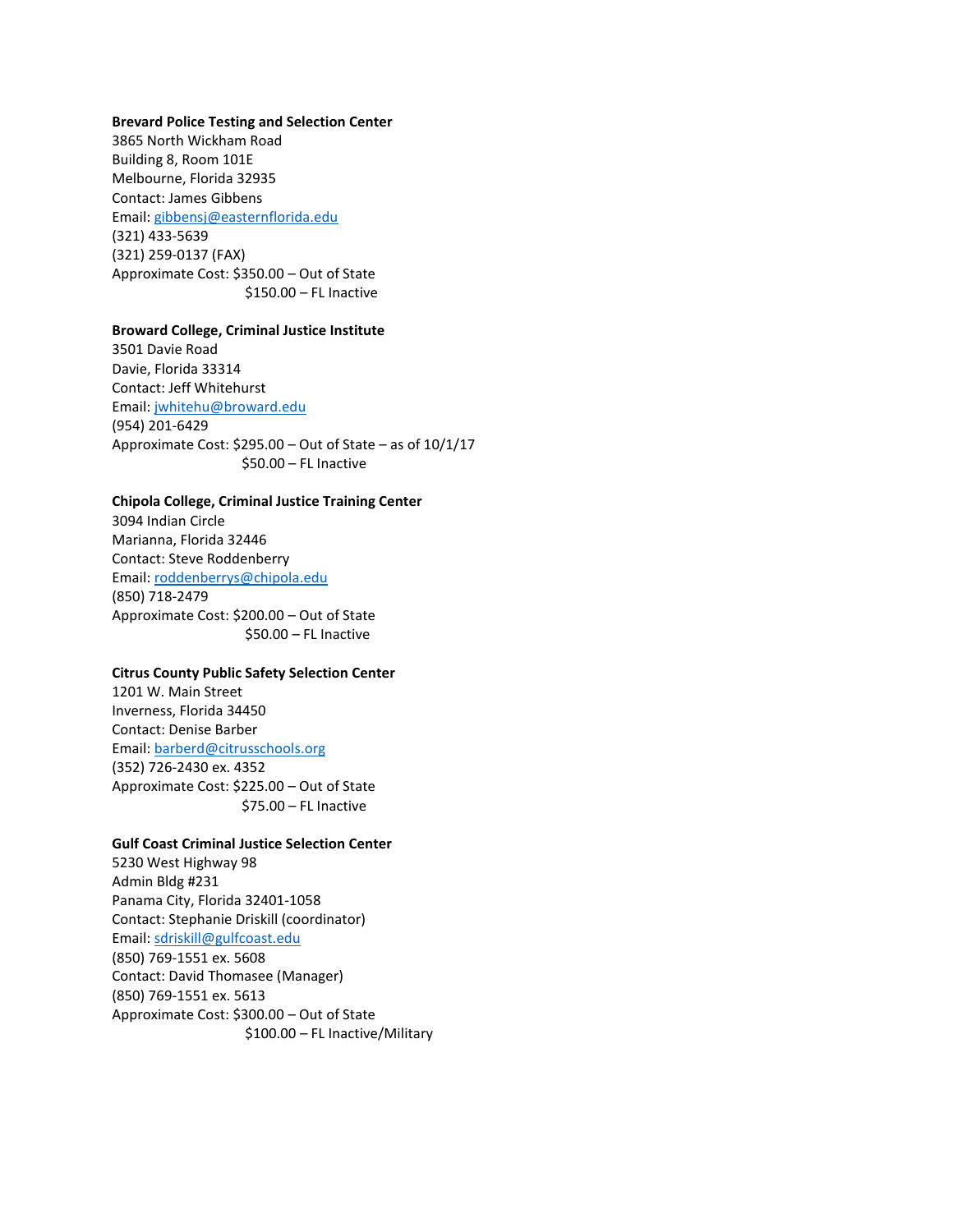#### **Indian River State College Criminal Justice Selection Center**

3209 Virginia Avenue Ft. Pierce, Florida 34981-5599 Contact: Pierre Pacheco Email: [ppacheco@irsc.edu](mailto:ppacheco@irsc.edu) (772) 462-7943

# **Lake Technical Center**

1565 Lane Park Cut-off Road Tavares, Florida 32778 Contact: Monica Owens Email: [monica.owens@lcso.org](mailto:monica.owens@lcso.org) (352) 742-6463 ex. 1913 Approximate Cost: \$210.00 – Out of State \$60.00 – FL Inactive

#### **Miami Dade College Criminal Justice Selection Center**

11380 NW 27th Avenue, #8324 Miami, Florida 33167 Contact: Michael Kean (305) 237-1389 Contact: Paul Kiley (director) Email: [pkiley@mdc.edu](mailto:pkiley@mdc.edu) Approximate Cost: Call college for exact fees

### **Northeast Florida Criminal Justice Selection Center**

4715 Capper Road Jacksonville, Florida 32218 Contact: Glen Miller Email: [gbmiller@fscj.edu](mailto:gbmiller@fscj.edu) (904) 713-4896 Approximate Cost: \$250.00 – Out of State \$50.00 – FL Inactive

### **Palm Beach State College, Criminal Justice Institute**

4200 Congress Avenue MS36 Lake Worth, Florida 33461 Contact: Christine Todaro Email: [todaroc@palmbeachstate.edu](mailto:todaroc@palmbeachstate.edu) (561) 868-3908 Approximate Cost: Call college for exact fees

## **Pat Thomas Law Enforcement Academy**

75 College Drive, Suite 203 Havana, Florida 32333 Contact: William "Billy" Looper Email: [William.looper@tcc.fl.edu](mailto:William.looper@tcc.fl.edu) (850) 201-7992 Approximate Cost: \$250.00 – Out of State or Federal Officer \$125.00 – FL Inactive For CJBAT Testing – call (850) 201-8282